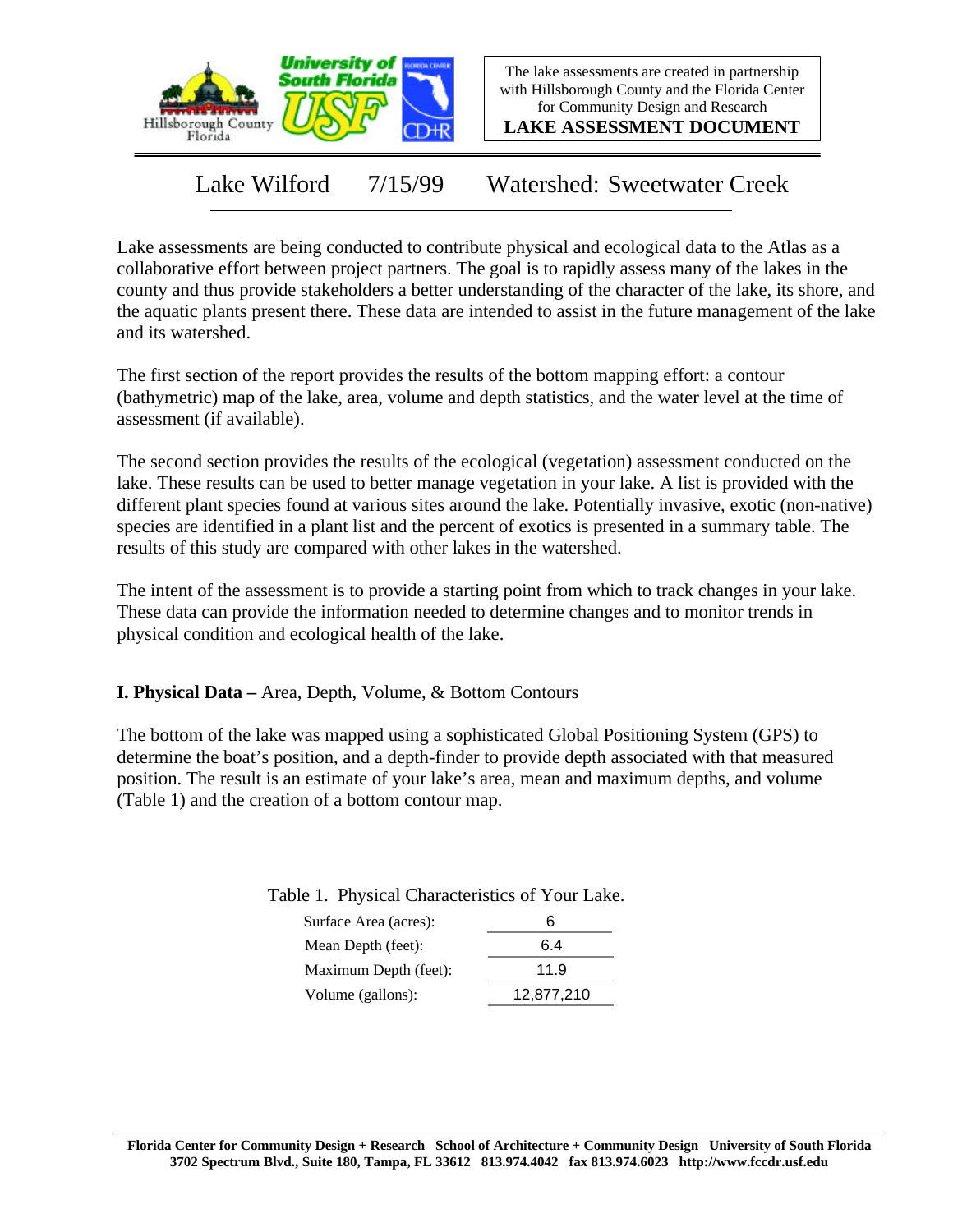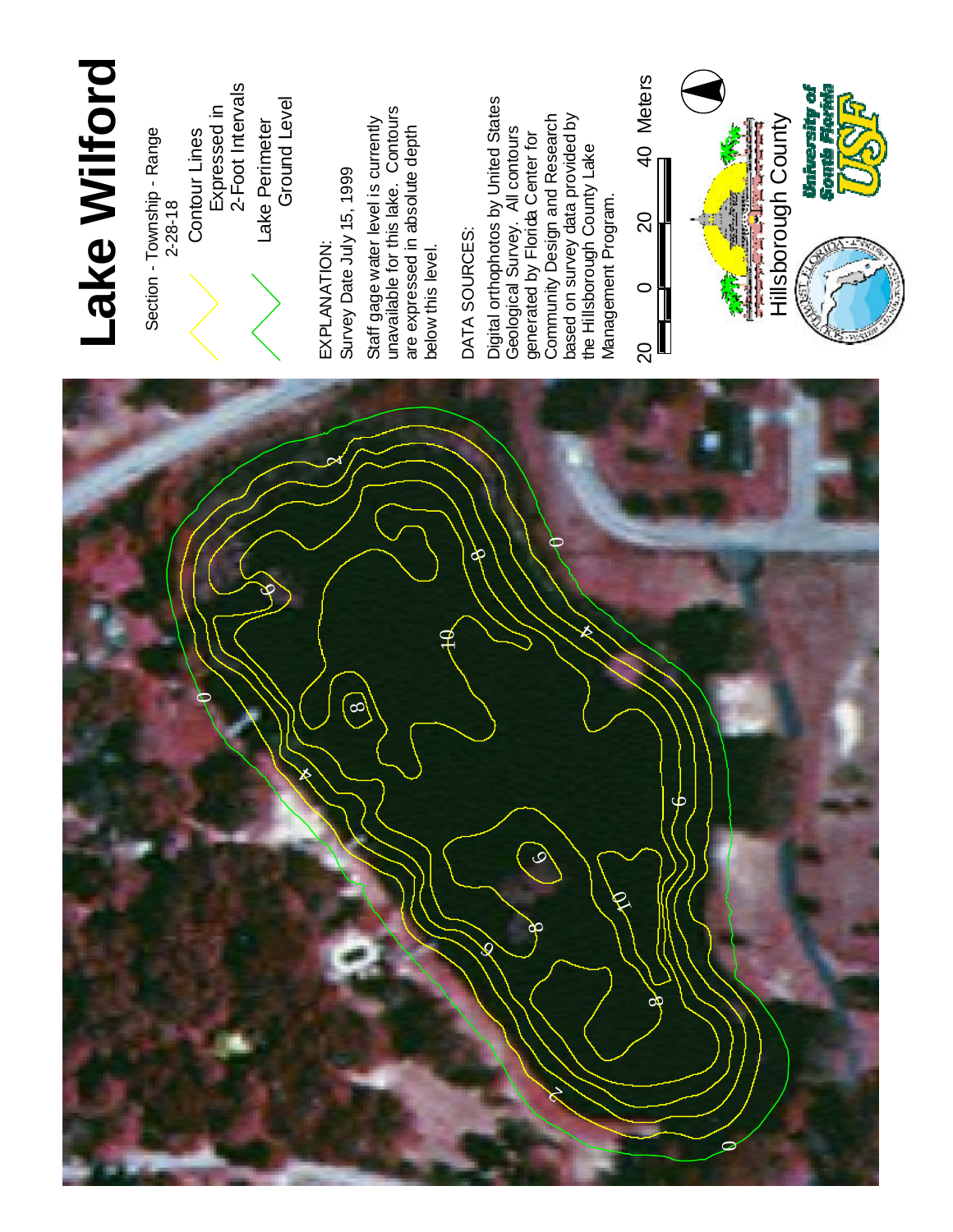

**LAKE ASSESSMENT DOCUMENT**

Lake Wilford 7/15/99 Watershed: Sweetwater Creek

## **II. Ecological Data**

Aquatic Plant Survey

Approximately equispaced sites are haphazardly mapped around the lake and the aquatic plants at each site are surveyed. The total number of species from all sites is used to approximate the total diversity of aquatic plants and the percent of invasive-exotic plants on the lake and in the watershed (Table 2). Many of these plants are considered ecologically harmful, as they tend to out-compete native species. Such "nuisance" plants can also make boating and other recreational activities difficult or impossible. The common and scientific names of plant species found on your lake are listed in Table 3.

> Table 2. Comparison of species diversity between your lake and other assessed lakes located within your watershed.

|                        |      | Lake Wilford Sweetwater Creek |  |
|------------------------|------|-------------------------------|--|
|                        |      | (Average)                     |  |
| Number of Taxa:        | 37   | 30                            |  |
| Percent Exotic Plants: | 11\% | 15%                           |  |

Table 3. Botanical and common names of the most commonly found plants on your lake. Percent frequency (of occurence), habit (location where found), status (native or exotic), and EPPC status are provided.

| Common Name                               | are provided.<br><b>Plant Species</b> | Frequency | Habit     | <b>Status</b> | <b>EPPC</b> |
|-------------------------------------------|---------------------------------------|-----------|-----------|---------------|-------------|
| Pond Weed                                 | Potamogeton spp.                      | 100%      | Submersed | Unknown       | <b>NL</b>   |
| Manyflower Marshpennywort, Water Penny    | Hydrocotyl umbellata                  | 88%       | Emergent  | Native        | NL.         |
| American White Water Lily, Fragrant Water | Nymphaea odorata                      | 88%       | Floating  | Native        | <b>NL</b>   |
| <b>Alligator Weed</b>                     | Alternanthera philoxeroides           | 75%       | Emergent  | Exotic        | Ш           |
| Baldwin's Spikerush, Roadgrass            | Eleocharis baldwinii                  | 75%       | Submersed | Native        | NL.         |
| Water Primroses, Primrosewillow           | Ludwigia spp.                         | 75%       | Emergent  | Unknown       | NL.         |
| Common Bacopa, Herb-Of-Grace              | Bacopa monnieri                       | 63%       | Submersed | Native        | NL.         |
| Sedge                                     | Cyperus spp.                          | 63%       | Emergent  | Unknown       | NL.         |
| Spatterdock, Yellow Pondlily              | Nuphar lutea var. advena              | 63%       | Floating  | Native        | NL.         |
| <b>Torpedo Grass</b>                      | Panicum repens                        | 63%       | Emergent  | Exotic        |             |
| Cattails                                  | Typha spp.                            | 63%       | Emergent  | Native        | NL.         |
| Punk Tree, Melaleuca                      | Melaleuca quinquenervia               | 50%       | Emergent  | Exotic        |             |
| <b>Climbing Hempvine</b>                  | Mikania scandens                      | 50%       | Emergent  | Native        | NL.         |
| Smartweed, Knotweed                       | Polygonum spp.                        | 50%       | Emergent  | Native        | <b>NL</b>   |
| Laurel Oak; Diamond Oak                   | Quercus laurifolia                    | 50%       | Emergent  | Native        | NL.         |
| Algae                                     | Periphyton spp.                       | 38%       | Submersed | Native        | <b>NL</b>   |

Florida Center for Community Design + Research School of Architecture + Community Design University of South Florida 3702 Spectrum Blvd., Suite 180, Tampa, FL 33612 813.974.4042 fax 813.974.6023 http://www.fccdr.usf.edu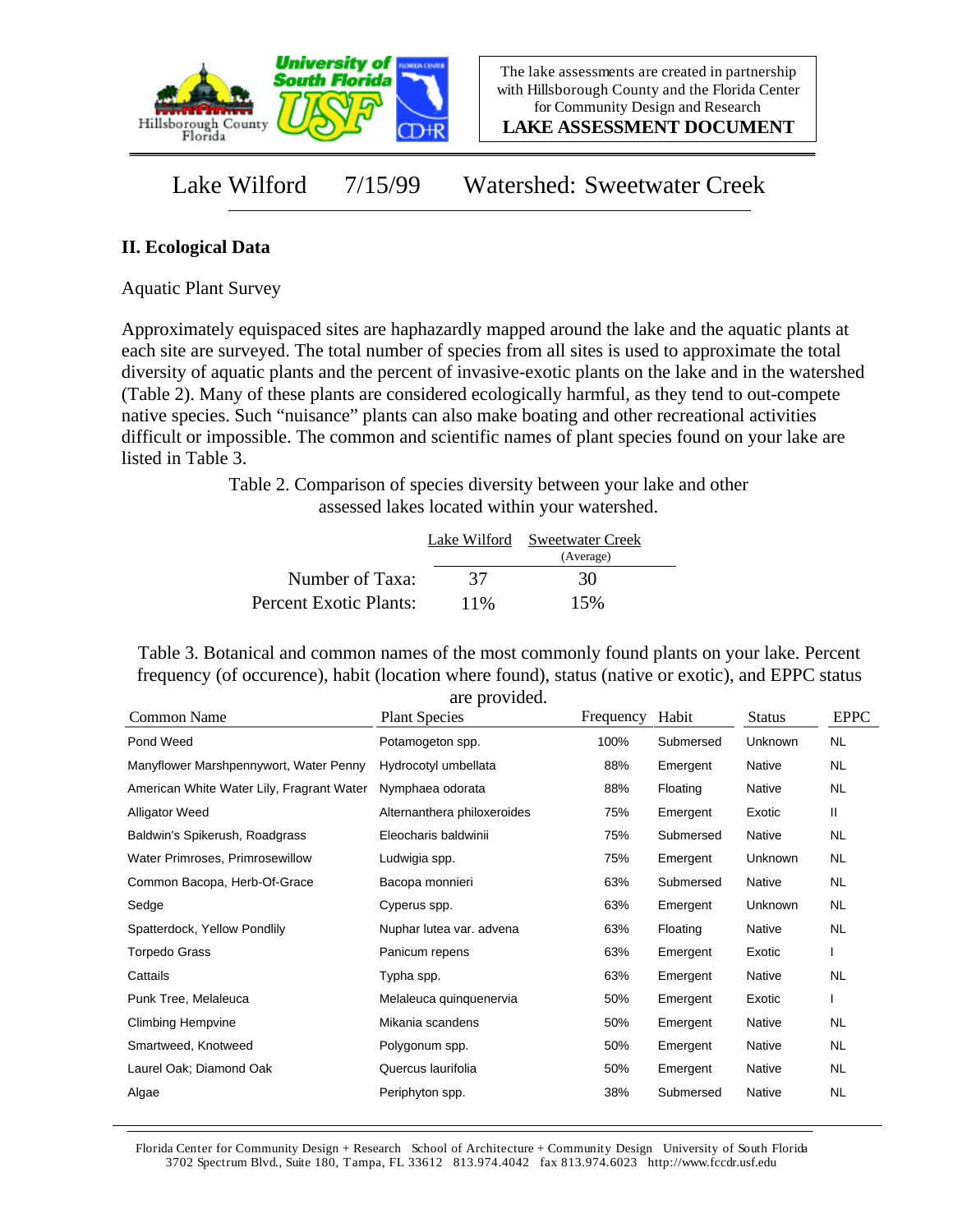Lake Wilford 7/15/99 Watershed: Sweetwater Creek

| Camphor-tree                          | Cinnamomum camphora          | 25% | Emergent    | <b>Native</b> |           |
|---------------------------------------|------------------------------|-----|-------------|---------------|-----------|
| <b>Fragrant Flatsedge</b>             | Cyperus odoratus             | 25% | Emergent    | Native        | NL.       |
| <b>Water Purslane</b>                 | Didiplis diandra             | 25% | Submersed   | Unknown       | NL        |
| Swamp Rosemallow, Swamp Hibiscus      | Hibiscus grandiflorus        | 25% | Emergent    | Native        | <b>NL</b> |
| Fourpetal St. John's-Wort             | Hypericum tetrapetalum       | 25% | Emergent    | Native        | <b>NL</b> |
| Stonewort                             | Nitella spp.                 | 25% | Submersed   | <b>Native</b> | <b>NL</b> |
| Banana Lily, Big Floatingheart        | Nymphoides aquatica          | 25% | Floating    | Native        | NL        |
| Maidencane                            | Panicum hemitomon            | 25% | Emergent    | Native        | NL        |
| <b>Meadow Beauties</b>                | Rhexia spp.                  | 25% | Terrestrial | Unknown       | NL        |
| <b>Bladderwort</b>                    | Utricularia spp.             | 25% | Submersed   | <b>Native</b> | <b>NL</b> |
| Lemon Bacopa                          | Bacopa caroliniana           | 13% | Submersed   | Native        | <b>NL</b> |
| Swamp Fern                            | Blechnum serrulatum          | 13% | Emergent    | Native        | NL.       |
| Common Buttonbush                     | Cephalanthus occidentalis    | 13% | Emergent    | Native        | NL        |
| False Daisy, Yerba De Tajo            | Eclipta alba (prostrata)     | 13% | Emergent    | Native        | NL        |
| Rush Fuirena                          | Fuirena spp.                 | 13% | Emergent    | Native        | <b>NL</b> |
| Creeping Primrosewillow, Red Ludwigia | Ludwigia repens              | 13% | Emergent    | Native        | <b>NL</b> |
| Wax Myrtle                            | Myrica cerifera              | 13% | Emergent    | Native        | <b>NL</b> |
| Southern Waternymph                   | Najas guadelupensis          | 13% | Submersed   | Native        | NL        |
| Pine Tree                             | Pinus spp.                   | 13% | Emergent    | Native        | NL        |
| Willow                                | Salix spp.                   | 13% | Emergent    | Native        | NL.       |
| Para Grass                            | Urochloa (Brachiaria) mutica | 13% | Emergent    | Exotic        |           |

Florida Center for Community Design + Research School of Architecture + Community Design University of South Florida 3702 Spectrum Blvd., Suite 180, Tampa, FL 33612 813.974.4042 fax 813.974.6023 http://www.fccdr.usf.edu